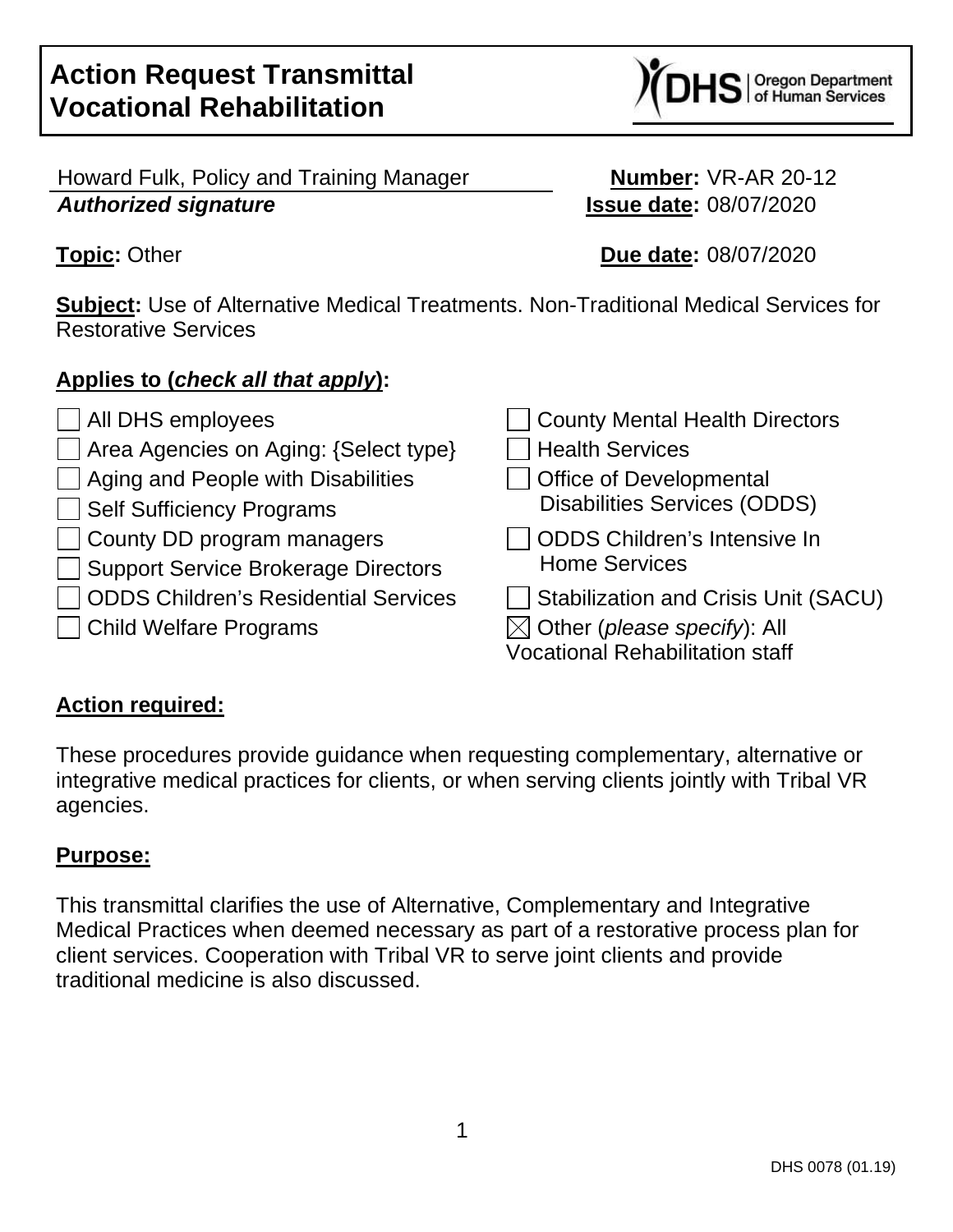# **Background:**

Historically, Vocational Rehabilitation (VR) has relied upon the Oregon Health Plan (OHP) as the standard for restorative services. However, VR recognizes that there may be times when a client may benefit from services not listed within the OHP program.

Some examples of services not provided under OHP include:

- [Alternative Medicine](https://www.nccih.nih.gov/health/complementary-alternative-or-integrative-health-whats-in-a-name): Non-mainstream treatment plans used in place of conventional medical treatments
- [Complementary Medicine:](https://www.nccih.nih.gov/health/complementary-alternative-or-integrative-health-whats-in-a-name) Non-mainstream treatment plans used in conjunction with conventional medical treatments
- [Integrative Medicine](https://www.nccih.nih.gov/health/complementary-alternative-or-integrative-health-whats-in-a-name): Conventional and complementary treatment plans used cooperatively with a holistic approach to services

Tribal VR programs may also incorporate traditional healing methods that are established through and detailed in their grants from Rehabilitation Services Administration (RSA).

#### **Procedures**

#### **Providing alternative, complementary or integrative medical products or services**

[In instances where a health-professional licensed through, certified by or registered](#page-5-0) with a medical board in the State of Oregon (ORS 676.150) recommends that a client may benefit from a restorative treatment program that includes an alternative, complementary or integrative medical product or service; the following requirements must be met:

- 1. The treatment regimen must address a specific barrier to employment as listed in the client's eligibility determination or amended eligibility determination
	- Must be directly tied to an identified employment goal or functionality
- 2. The restorative service must be listed in a treatment plan developed by a licensed medical professional qualified to develop said plan
	- The treatment plan must be tracked to show improvement and demonstrate the path to overcome the employment barrier
- 3. The treatment must be time limited
	- The treatment timeline must be specific to the general expectations for that service.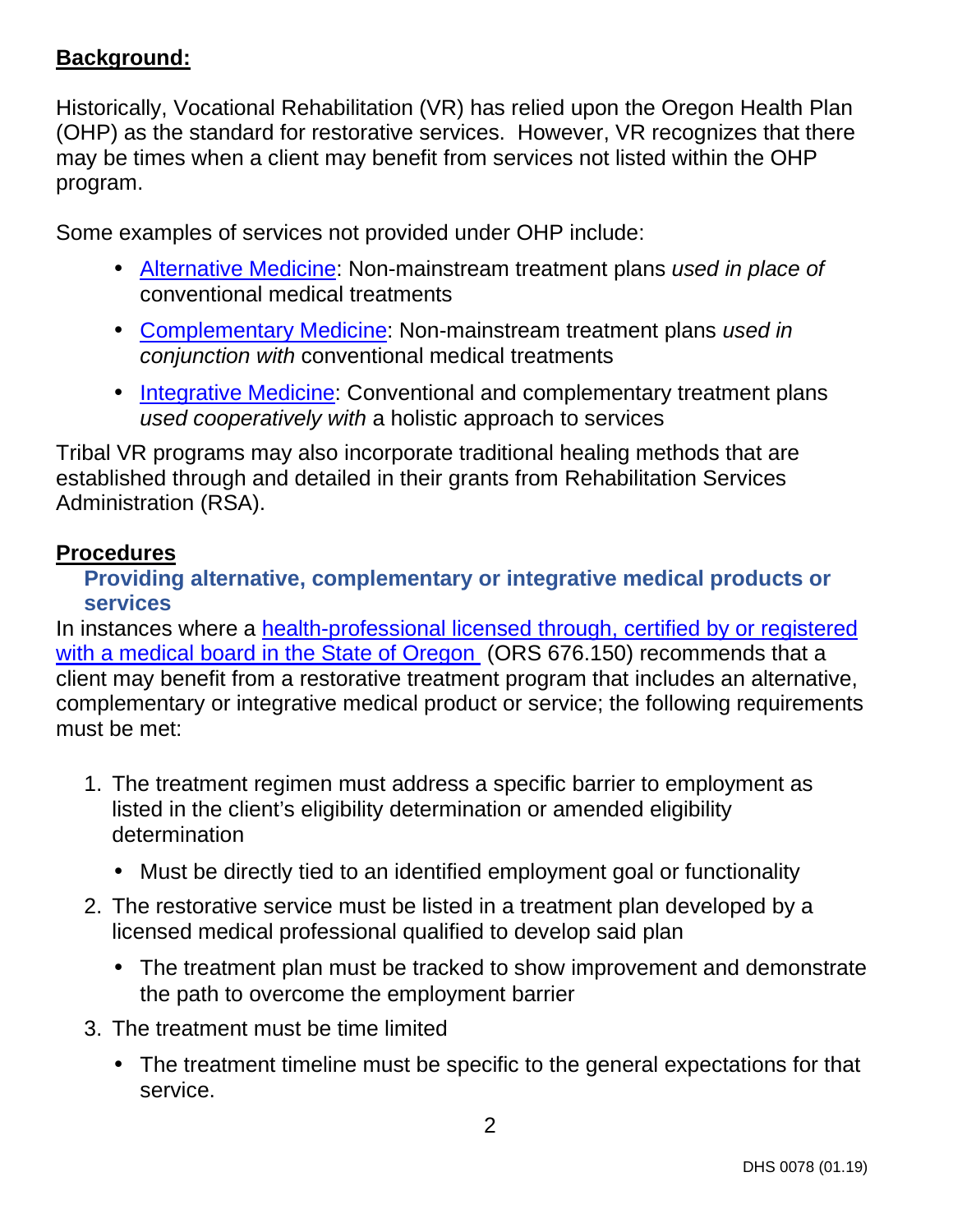- 4. The treatment must be an evidence-based practice
	- As defined in [OAR 582-001-0010](https://secure.sos.state.or.us/oard/viewSingleRule.action?ruleVrsnRsn=263229) (29)
- 5. The treatment plan must be part of the signed and dated individualized plan for employment (IPE) services or amended IPE

**NOTE:** VR is a federally funded program. The federal funds AND the state match are all federal funding under the Rehabilitation Services Administration (RSA) grant. (See [VR-IM 15-5](https://dhsoha.sharepoint.com/teams/Hub-DHS-VR/Shared%20Documents/Policies-Rules-Regulations/Information-Memorandums/VR-IM-15-05-Marijuana-Employment-2015-06-29.pdf?csf=1&e=nmkorM&cid=cf8bceeb-b8c6-4b7c-baca-d89b045eecb1) for more information.) Federal funds cannot be used to make purchases of drugs that are illegal in federal regulations. This means that **Oregon VR cannot purchase (but not limited to) the following examples for cannabis or marijuana**:

- Medical marijuana (A controlled substance, on Schedule 1)
- Cannabidiol or CBD (except if the product is an FDA-approved drugs that contain CBD derived from cannabis and no more than 0.1 percent tetrahydrocannabinols which are in Schedule V)
- Oregon Medical Marijuana Program card

# **Providing Tribal VR Traditional Healing**

Oregon VR has a [cooperative agreement](https://www.oregon.gov/dhs/EMPLOYMENT/VR/Pages/Cooperative-Agreements.aspx) with each of the five Tribal VR programs. The cooperative agreement discusses how vocational rehabilitation services can be concurrently provided to an enrolled member of the Tribe.

The federal grants that fund the Tribal programs may include the provision of, and payment for, traditional cultural healing practices described in their grants.

The Oregon VR counselor, joint client, and the Tribal VR Program staff may work cooperatively to use these traditional, alternative healing practices, as appropriate, and include them in the IPE services to achieve an employment goal.

# **Definitions:**

**[Alternative medicine](https://www.nccih.nih.gov/health/complementary-alternative-or-integrative-health-whats-in-a-name)** means non-mainstream treatment plans used in place of conventional medical treatments.

**[Complementary medicine](https://www.nccih.nih.gov/health/complementary-alternative-or-integrative-health-whats-in-a-name)** means non-mainstream treatment plans used in conjunction with conventional medical treatments.

**[Conventional medicine](https://www.nccih.nih.gov/health/complementary-alternative-or-integrative-health-whats-in-a-name)** means medicine usually practiced by holders of an M.D. (medical doctor) or D.O. (doctor of osteopathic medicine) degrees and by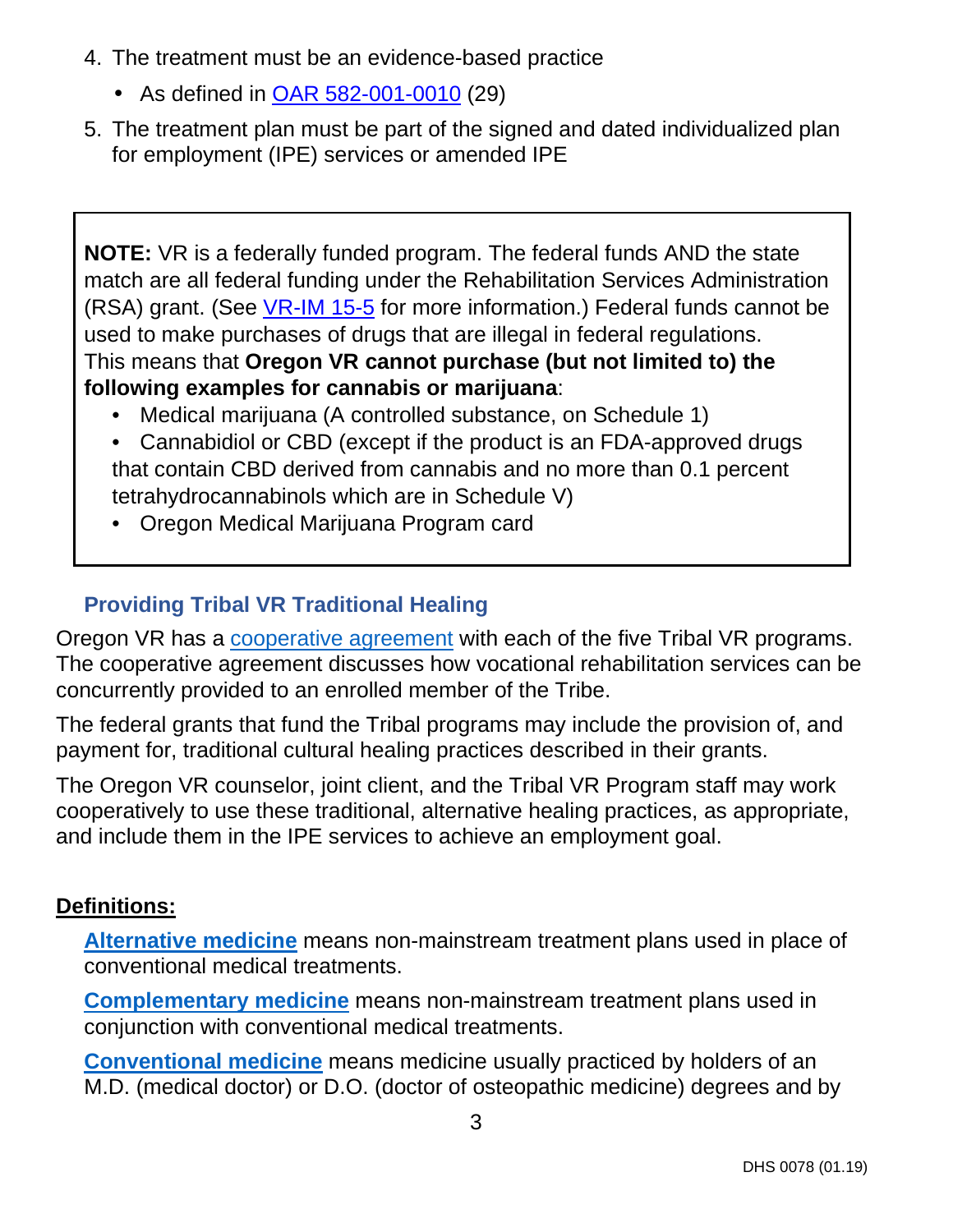their allied health professionals (such as physical therapists, psychologists, and registered nurses).

**[Integrative medicine](https://www.nccih.nih.gov/health/complementary-alternative-or-integrative-health-whats-in-a-name)** means conventional and Complementary treatment plans used cooperatively with a holistic approach to services.

### **Examples:**

Evidence based research has demonstrated that hypnotherapy is effective when used for relieving anxiety in some patients. This may be a consideration for clients that have great difficulty in successfully completing the interview process due to anxiety or underlying nervous conditions.

Many studies have demonstrated that acupuncture provides patient relief when used in cooperation with other pain management strategies. For clients seeking to return to work and are unable to overcome a barrier related to pain, this treatment may be a consideration in those instances.

Not every alternative, complementary or integrative treatment has been shown to be effective in all situations. The VRC should carefully weigh the potential benefits of the specific client's case and situation before recommending one of these treatment regimens.

**NOTE:** The treatment of medical or psychological conditions is not the primary focus of the Vocational Rehabilitation Program. VR considers restoration services only in situations where this treatment will remove or reduce barriers to an employment outcome.

Vocational Rehabilitation may not provide ongoing treatment, including medication, for chronic or progressive medical or mental health conditions. VR may provide assistance for short-term, problem-focused mental health treatment when it is determined to be beneficial to overcome barriers to employment. Additionally, VR is not permitted to fund costs associated with co-pays for Medicare or Medicaid.

# **Additional Resources:**

This publication may be a valuable when researching Complementary health resources:

[6 Things to Know When Selecting a Complementary Health Practitioner](https://www.nccih.nih.gov/health/tips/things-to-know-when-selecting-a-complementary-health-practitioner)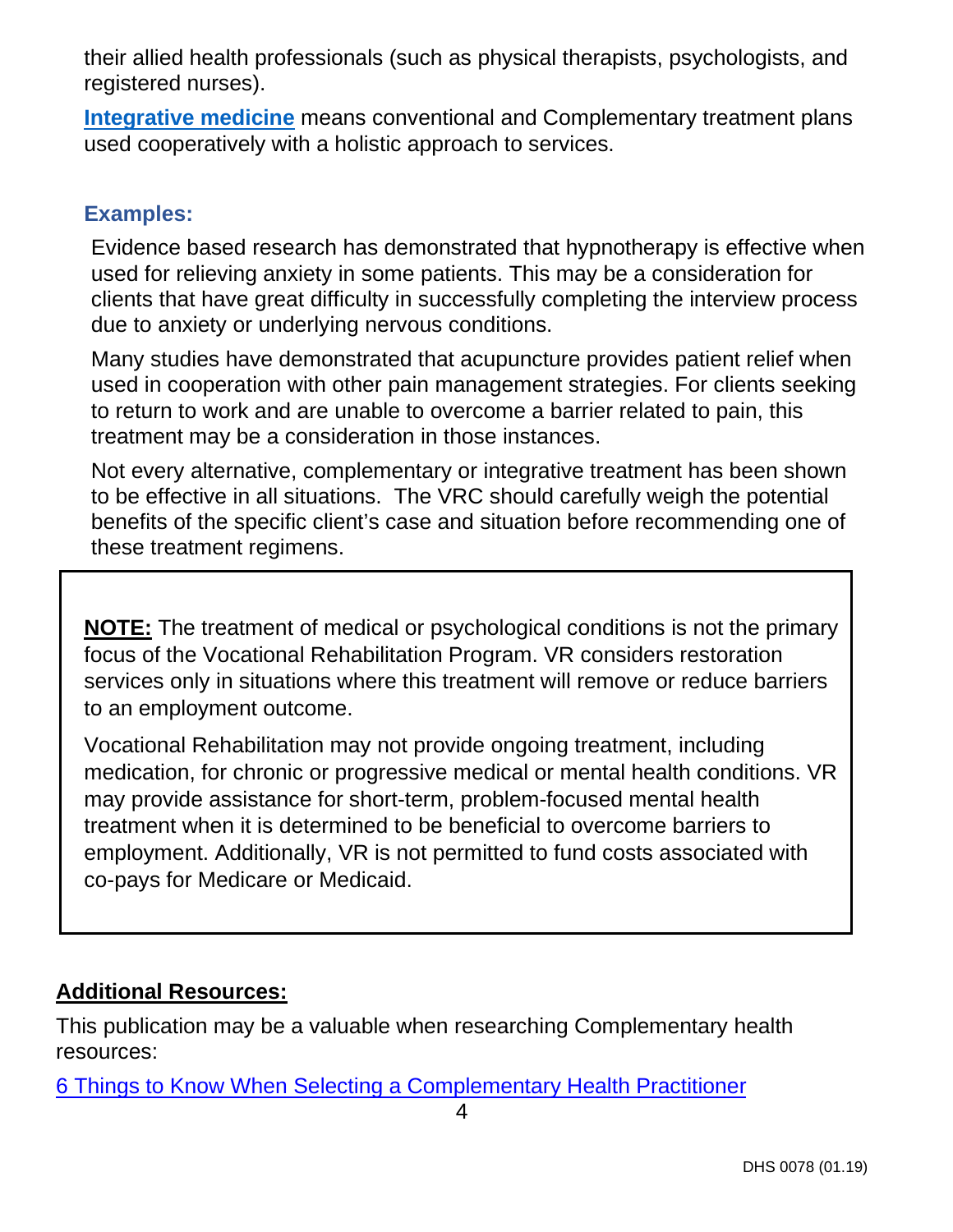**NCCIH Clearinghouse**: The National Center for Complementary and Integrative Health (NCCIH) Clearinghouse provides information on NCCIH and complementary and integrative health approaches, including publications and searches of Federal databases of scientific and medical literature

Website**:** https://nccih.nih.gov/

**PubMed®:** A service of the National Library of Medicine, PubMed® contains publication information and (in most cases) brief summaries of articles from scientific and medical journals

Website: https://pubmed.ncbi.nlm.nih.gov/

**MedlinePlus**: To provide resources that help answer health questions, MedlinePlus (a service of the National Library of Medicine) brings together authoritative information from the National Institutes of Health as well as other Government agencies and health-related organizations.

Website: https://www.medlineplus.gov/

**NIH Clinical Research Trials and You**: The site includes questions and answers about clinical trials, guidance on how to find clinical trials through ClinicalTrials.gov and other resources, and stories about the personal experiences of clinical trial participants. Clinical trials are necessary to find better ways to prevent, diagnose, and treat diseases.

**Website:** https://www.nih.gov/health-information/nih-clinical-research-trialsyou

**Cochrane Database of Systematic Reviews**: The Cochrane Database of Systematic Reviews is a collection of evidence-based reviews produced by the Cochrane Library, an international nonprofit organization. The reviews summarize the results of clinical trials on health care interventions. Summaries are free; full-text reviews are by subscription only.

**Website:** https://www.cochranelibrary.com/

### **Finding and Evaluating On-line Resources Website:**

https://www.nccih.nih.gov/health/finding-and-evaluating-online-resources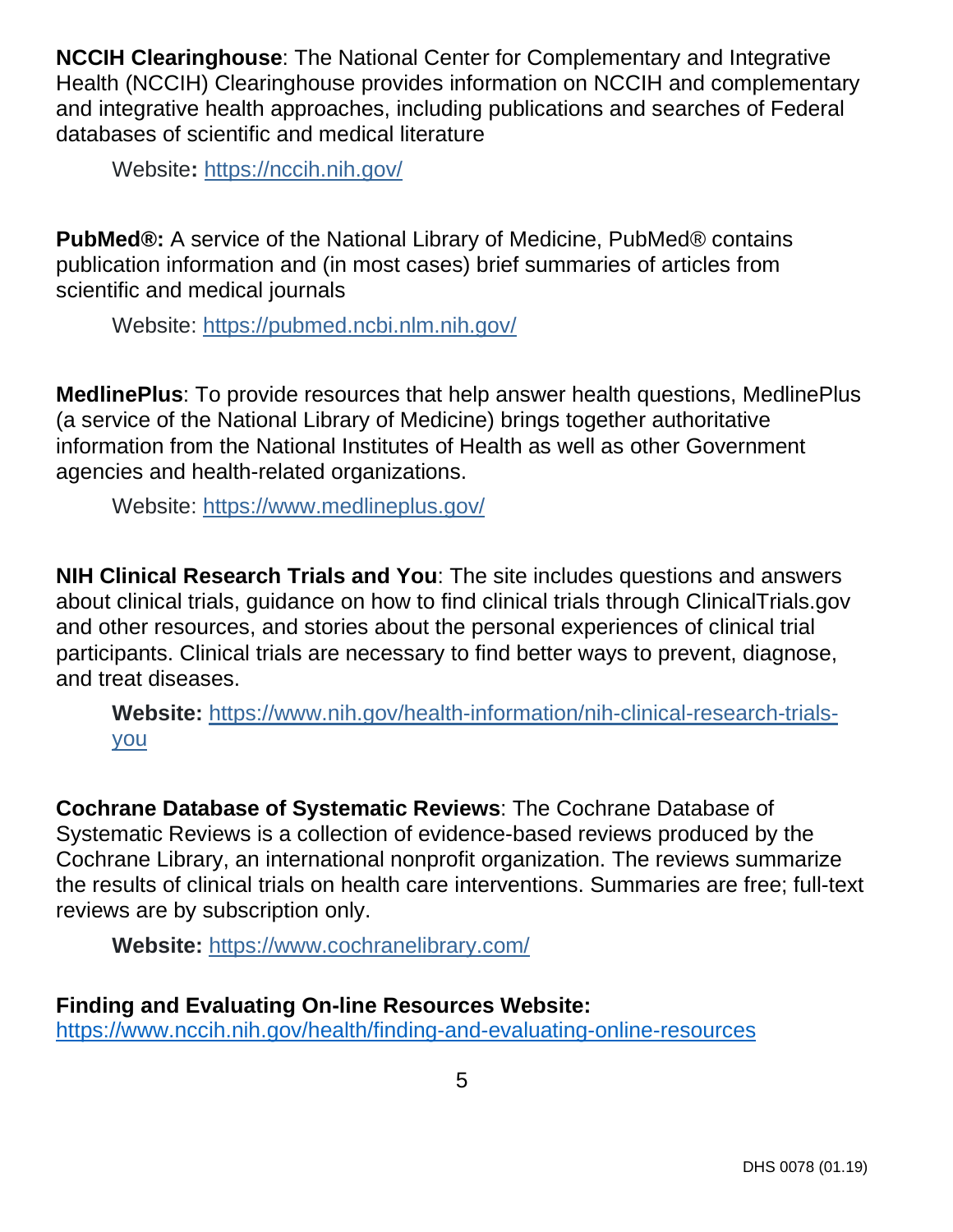### <span id="page-5-0"></span>**References:**

**Title 21 Code of Federal Regulations, Part 1308** — Schedules of Controlled [Substances, Schedules. §1308.11 Schedule I. \(d\)\(31\) \(Jan. 30, 2020\)](https://www.deadiversion.usdoj.gov/21cfr/cfr/1308/1308_11.htm) 

**[21 CFR Parts 1308](https://www.govinfo.gov/content/pkg/FR-2018-09-28/pdf/2018-21121.pdf)**, **1312 Schedules of Controlled Substances**: Placement in Schedule V of Certain FDA-Approved Drugs Containing Cannabidiol; Corresponding Change to Permit Requirements. (Federal Register Vol. 83, No. 189, Friday, September 28, 2018 Rules and Regulations. Pp 48590-48593)

- Specifically, this order places FDA-approved drugs that contain CBD derived from cannabis and no more than 0.1 percent tetrahydrocannabinols in schedule V.
- Material that contains THC and CBD extracted from the cannabis plant falls within the listing of extracts and tinctures of cannabis for purposes of the Single Convention. Thus, such material, which includes, among other things, a drug product containing CBD extracted from the cannabis plant, is a Schedule I drug under the Single Convention.

**[34 CFR §361.5](https://www.ecfr.gov/cgi-bin/text-idx?SID=f1c8d7a71d9ff86bbd47d376f9d1511d&mc=true&node=pt34.2.361&rgn=div5#se34.2.361_15) (c)(5)(i)(C) Definitions**. (Assessment for determining eligibility and vocational rehabilitation needs)

**[ORS Chapter 676](https://www.oregonlegislature.gov/bills_laws/ors/ors676.html)** — Health Professions Generally.

**<OAR 582-070-0030>**(6)(g-i) Physical and Mental Restoration Services

**[VR-IM-15-5](https://dhsoha.sharepoint.com/teams/Hub-DHS-VR/Shared%20Documents/Policies-Rules-Regulations/Information-Memorandums/VR-IM-15-05-Marijuana-Employment-2015-06-29.pdf?csf=1&e=nmkorM&cid=cf8bceeb-b8c6-4b7c-baca-d89b045eecb1)** Federal dollars cannot fund projects that involve the sale or distribution of substances illegal under federal law (2015)

#### **Traditional Tribal healing practice references:**

The Rehabilitation Act of 1973 Authority: Sections 12(c), 103(a)(7) of the [Rehabilitation Act of 1973,](https://urldefense.proofpoint.com/v2/url?u=https-3A__www.law.cornell.edu_topn_rehabilitation-5Fact-5Fof-5F1973&d=DwMFAg&c=7gilq_oJKU2hnacFUWFTuYqjMQ111TRstgx6WoATdXo&r=oaPTaeEA1gK5HYUsRQSKMn0DiHaTGdbnCO1hVcY5pXyFVQOc7r6arDXwdd1iiShZ&m=ptkzByAQgc0viVn8w_n_AiIRKjF1pCvBldGrXkOv7z8&s=pplQWLNKFHYTPEqO8dObWqeQyz8hNS80nanNBMt8IUc&e=) as amended;

[29](https://urldefense.proofpoint.com/v2/url?u=https-3A__www.law.cornell.edu_uscode_text_29&d=DwMFAg&c=7gilq_oJKU2hnacFUWFTuYqjMQ111TRstgx6WoATdXo&r=oaPTaeEA1gK5HYUsRQSKMn0DiHaTGdbnCO1hVcY5pXyFVQOc7r6arDXwdd1iiShZ&m=ptkzByAQgc0viVn8w_n_AiIRKjF1pCvBldGrXkOv7z8&s=QYJAfDdSLel2pYM8VNE3sA0IaTNQw_WdDCnM90EiQhs&e=) U.S.C. [709\(c\)](https://urldefense.proofpoint.com/v2/url?u=https-3A__www.law.cornell.edu_uscode_text_29_709-23c&d=DwMFAg&c=7gilq_oJKU2hnacFUWFTuYqjMQ111TRstgx6WoATdXo&r=oaPTaeEA1gK5HYUsRQSKMn0DiHaTGdbnCO1hVcY5pXyFVQOc7r6arDXwdd1iiShZ&m=ptkzByAQgc0viVn8w_n_AiIRKjF1pCvBldGrXkOv7z8&s=8ym__o5JGGwepkDiDdaEVeKYw90PyuYJZmvYS4KON1g&e=) and [723\(a\)\(7\)\)](https://urldefense.proofpoint.com/v2/url?u=https-3A__www.law.cornell.edu_uscode_text_29_709-23c&d=DwMFAg&c=7gilq_oJKU2hnacFUWFTuYqjMQ111TRstgx6WoATdXo&r=oaPTaeEA1gK5HYUsRQSKMn0DiHaTGdbnCO1hVcY5pXyFVQOc7r6arDXwdd1iiShZ&m=ptkzByAQgc0viVn8w_n_AiIRKjF1pCvBldGrXkO) (xvii) Services reflecting the cultural background of the American Indian being served, including treatment provided by native healing practitioners in accordance with [34 CFR 371.41](https://urldefense.proofpoint.com/v2/url?u=https-3A__www.law.cornell.edu_cfr_text_34_371.41&d=DwMFAg&c=7gilq_oJKU2hnacFUWFTuYqjMQ111TRstgx6WoATdXo&r=oaPTaeEA1gK5HYUsRQSKMn0DiHaTGdbnCO1hVcY5pXyFVQOc7r6arDXwdd1iiShZ&m=ptkzByAQgc0viVn8w_n_AiIRKjF1pCvBldGrXkOv7z8&s=o13N4B0URUig3BCXZZDzr_ysKgV1_KLNPZEhxyuLC7o&e=)(a)(2).